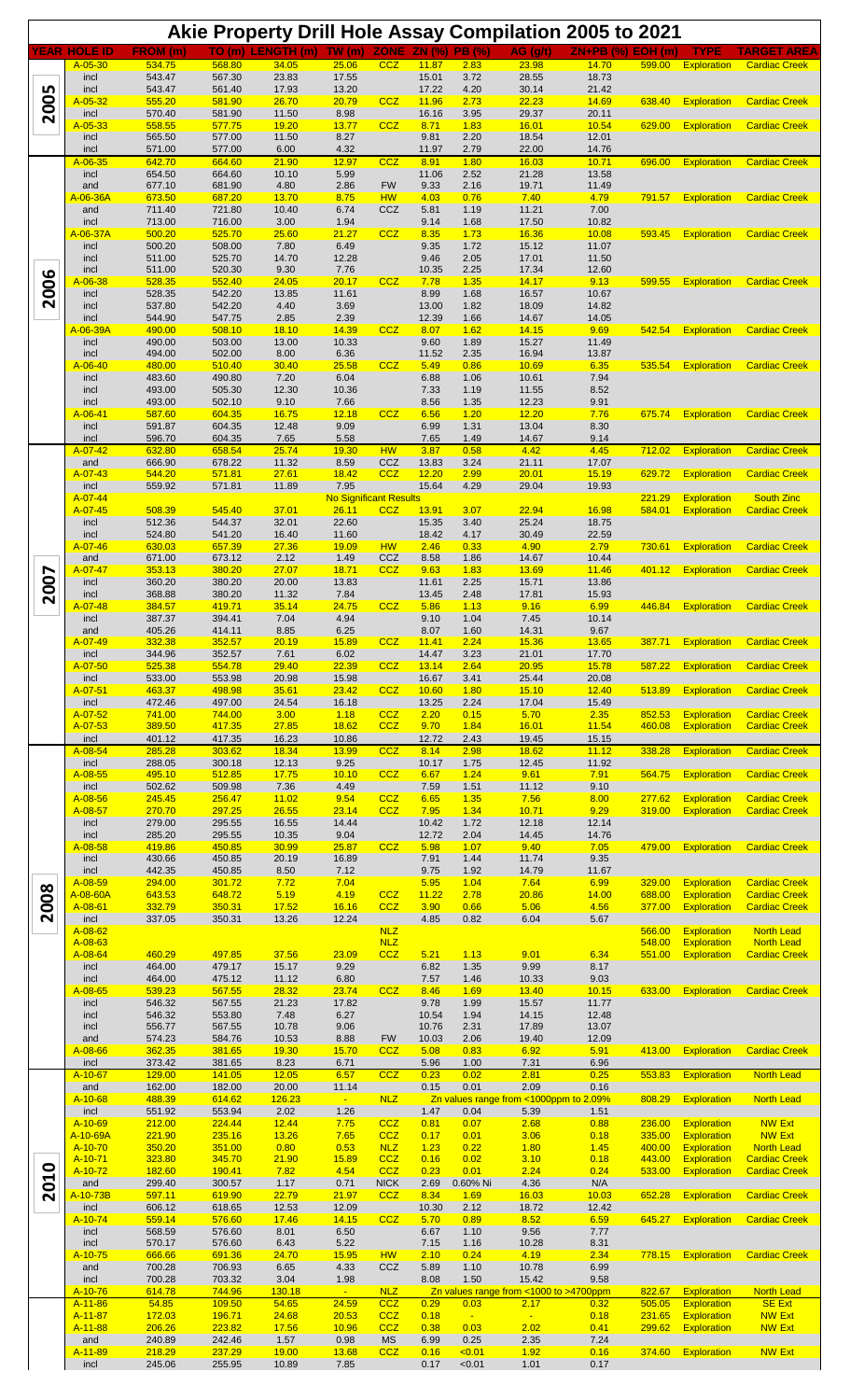|                                              |                               |                           |                  |                            |                                        |                          |                     |                          | Akie Property Drill Hole Assay Compilation 2005 to 2021 |                     |                  |                                          |                                 |
|----------------------------------------------|-------------------------------|---------------------------|------------------|----------------------------|----------------------------------------|--------------------------|---------------------|--------------------------|---------------------------------------------------------|---------------------|------------------|------------------------------------------|---------------------------------|
|                                              | <b>YEAR HOLE ID</b><br>and    | <b>FROM</b> (m)<br>275.00 | TO (m)<br>293.67 | <b>LENGTH</b> (m)<br>18.67 | TW(m)<br>13.48                         | <b>ZONE</b><br><b>FW</b> | ZN (%)<br>0.38      | <b>PB</b> (%)<br>0.01    | AG (q/t)<br>1.71                                        | $ZN+PB$ (%)<br>0.39 | EOH(m)           | <b>TYPE</b>                              | <b>TARGET AREA</b>              |
|                                              | A-11-90<br>A-11-91            | 151.26                    | 173.24           | 21.98                      | 16.82<br><b>No Significant Results</b> | <b>CCZ</b>               | 0.31                | 0.02                     | 2.85                                                    | 0.33<br>0.00        | 281.64<br>521.21 | <b>Exploration</b><br><b>Exploration</b> | <b>NW Ext</b><br><b>NW Ext</b>  |
|                                              | A-11-92                       | 599.24                    | 607.50           | 8.26                       | 6.04                                   | CCZ                      | 1.83                | 0.30                     | 5.43                                                    | 2.13                | 648.32           | <b>Exploration</b>                       | <b>Cardiac Creek</b>            |
|                                              | incl<br>A-11-93               | 599.24<br>533.61          | 602.46<br>552.02 | 3.22<br>18.41              | 2.35<br>15.22                          | CCZ                      | 3.41<br>6.61        | 0.58<br>1.45             | 7.72<br>9.84                                            | 3.99<br>8.06        | 590.40           | <b>Exploration</b>                       | <b>Cardiac Creek</b>            |
|                                              | incl<br>incl                  | 538.13<br>538.13          | 548.44<br>541.50 | 10.31<br>3.37              | 8.52<br>2.78                           |                          | 8.60<br>13.99       | 2.02<br>3.67             | 11.82<br>16.53                                          | 10.62<br>17.66      |                  |                                          |                                 |
|                                              | incl                          | 544.74                    | 548.44           | 3.70                       | 3.06                                   |                          | 9.84                | 1.97                     | 9.84                                                    | 11.81               |                  |                                          |                                 |
|                                              | A-11-95<br>incl               | 534.58<br>541.00          | 563.98<br>560.22 | 29.40<br>19.22             | 24.58<br>16.08                         | <b>CCZ</b>               | 2.67<br>3.60        | 0.40<br>0.54             | 5.21<br>6.21                                            | 3.07<br>4.14        | 593.45           | <b>Exploration</b>                       | <b>Cardiac Creek</b>            |
|                                              | incl<br>incl                  | 544.13<br>545.97          | 559.33<br>559.33 | 15.20<br>13.36             | 12.72<br>11.18                         |                          | 3.98<br>4.12        | 0.61<br>0.65             | 6.84<br>7.09                                            | 4.59<br>4.77        |                  |                                          |                                 |
| 2011                                         | incl<br>incl                  | 547.61<br>555.59          | 559.33<br>559.33 | 11.72<br>3.74              | 9.81<br>3.13                           |                          | 4.30<br>7.40        | 0.68<br>1.28             | 7.43<br>10.13                                           | 4.98                |                  |                                          |                                 |
|                                              | A-11-96                       | 283.73                    | 315.36           | 31.63                      | 26.12                                  | <b>CCZ</b>               | 4.80                | 0.84                     | 7.70                                                    | 8.68<br>5.64        | 336.81           | <b>Exploration</b>                       | <b>Cardiac Creek</b>            |
|                                              | incl<br>incl                  | 296.97<br>300.00          | 313.28<br>311.91 | 16.31<br>11.91             | 13.47<br>9.83                          |                          | 7.15<br>7.42        | 1.24<br>1.29             | 11.18<br>11.32                                          | 8.39<br>8.71        |                  |                                          |                                 |
|                                              | incl<br>A-11-98               | 305.52<br>412.36          | 311.91<br>450.42 | 6.39<br>38.06              | 5.28<br>32.79                          | CCZ                      | 8.59<br>5.39        | 1.42<br>0.88             | 12.43<br>8.61                                           | 10.01<br>6.27       | 471.83           | <b>Exploration</b>                       | <b>Cardiac Creek</b>            |
|                                              | incl                          | 424.39                    | 450.42           | 26.03                      | 22.45                                  |                          | 7.09                | 1.17                     | 10.97                                                   | 8.26                |                  |                                          |                                 |
|                                              | incl<br>incl                  | 428.44<br>435.75          | 449.78<br>450.42 | 21.34<br>14.67             | 18.41<br>12.67                         |                          | 7.67<br>9.69        | 1.29<br>1.58             | 11.63<br>14.08                                          | 8.96<br>11.27       |                  |                                          |                                 |
|                                              | incl<br>incl                  | 436.91<br>439.94          | 449.78<br>449.78 | 12.87<br>9.84              | 11.11<br>8.50                          |                          | 10.36<br>12.50      | 1.71<br>2.04             | 14.59<br>17.01                                          | 12.07<br>14.54      |                  |                                          |                                 |
|                                              | A-11-99<br>incl               | 628.24<br>657.79          | 689.17<br>689.17 | 60.93<br>31.38             | 28.43<br>14.66                         | CCZ                      | 2.42<br>3.03        | 0.36<br>0.47             | $5.99*$<br>$6.80*$                                      | 2.78<br>3.50        | 813.22           | <b>Exploration</b>                       | <b>Cardiac Creek</b>            |
|                                              | incl                          | 672.13                    | 688.25           | 16.12                      | 7.53                                   |                          | 4.06                | 0.72                     | 8.97                                                    | 4.78                |                  |                                          |                                 |
|                                              | incl<br>incl                  | 675.44<br>678.60          | 688.25<br>688.25 | 12.81<br>9.65              | 5.98<br>4.51                           |                          | 4.31<br>4.37        | 0.77<br>0.80             | 9.58<br>9.94                                            | 5.08<br>5.17        |                  |                                          |                                 |
|                                              | incl<br>and                   | 678.60<br>708.49          | 683.34<br>730.72 | 4.74<br>22.23              | 2.21<br>10.42                          | <b>FW</b>                | 5.18<br>1.21        | 0.94<br>0.18             | 11.94<br>3.22                                           | 6.12<br>1.39        |                  |                                          |                                 |
|                                              | A-13-101                      |                           |                  |                            | <b>No Significant Results</b>          |                          |                     |                          |                                                         |                     | 269.75           | <b>Exploration</b>                       | <b>GPS</b>                      |
|                                              | A-13-102<br>A-13-103          | 252.37                    | 252.87           | 0.50                       | <b>No Significant Results</b>          | <b>NICK</b>              | 0.39                | 0.90% Ni                 | 1.1                                                     | 0.39                | 392.89<br>373.88 | <b>Exploration</b><br><b>Exploration</b> | <b>GPS</b><br><b>South Zinc</b> |
|                                              | A-13-104<br>incl              | 287.60<br>321.20          | 362.88<br>333.93 | 75.28<br>12.73             | $\blacksquare$<br>$\blacksquare$       | ??<br>??                 | 0.22<br>0.37        | $281$ ppm<br>443 ppm     | $1.7*$<br>1.9                                           | 0.24<br>0.41        | 737.01           | <b>Exploration</b>                       | <b>North Lead</b>               |
|                                              | and<br>incl                   | 474.83<br>520.30          | 651.30<br>574.25 | 176.47<br>53.95            |                                        | <b>NLZ</b>               | 0.13<br>0.19        | 72 ppm<br>128 ppm        | 2.17<br>2.43                                            | 0.13<br>0.2         |                  |                                          |                                 |
|                                              | incl                          | 587.33                    | 615.09           | 27.76                      |                                        |                          | 0.19                | 98 ppm                   | 1.81                                                    | 0.19                |                  |                                          |                                 |
| w<br>$\blacktriangleright$<br>$\overline{5}$ | A-13-105<br>incl              | 357.00<br>377.00          | 411.33<br>404.40 | 54.33<br>27.40             | 40.08<br>20.26                         | <b>CCZ</b>               | 2.79<br>4.49        | 0.45<br>0.77             | $5.35*$<br>7.44                                         | 3.24<br>5.26        | 442.87           | <b>Exploration</b>                       | <b>Cardiac Creek</b>            |
|                                              | incl<br>incl                  | 392.85<br>395.15          | 404.40<br>403.25 | 11.55<br>8.10              | 8.56<br>6.01                           |                          | 6.42<br>7.46        | 1.21<br>1.43             | 9.51<br>11.09                                           | 7.63<br>8.89        |                  |                                          |                                 |
|                                              | <mark>A-13-106</mark><br>incl | 476.00<br>476.76          | 488.06<br>486.50 | 12.06<br>9.74              | 10.56<br>8.53                          | CCZ                      | 6.47<br>7.96        | 1.06<br>1.30             | 10.70<br>13.00                                          | 7.53<br>9.26        | 531.27           | <b>Exploration</b>                       | <b>Cardiac Creek</b>            |
|                                              | incl                          | 477.21                    | 484.78           | 7.57                       | 6.63                                   |                          | 9.03                | 1.50                     | 13.69                                                   | 10.53               |                  |                                          |                                 |
|                                              | and<br><mark>4-13-107</mark>  | 499.90<br><u>541.53</u>   | 501.13<br>568.14 | 1.23<br><u>26.61</u>       | <u>20.28</u>                           | <b>NICK</b><br>CC∠       | 0.11<br><u>5.55</u> | 0.29% Ni<br><u> 1.02</u> | < 0.5<br><u> 10.15</u>                                  | 6.57                | 626.36           | <b>Exploration</b>                       | <b>Cardiac Creek</b>            |
|                                              | incl<br>incl                  | 544.70<br>552.34          | 566.13<br>561.83 | 21.43<br>9.49              | 16.33<br>7.24                          |                          | 6.59<br>12.08       | 1.22<br>1.80             | 11.50<br>14.39                                          | 7.81<br>13.88       |                  |                                          |                                 |
|                                              | and<br>incl                   | 568.14<br>572.47          | 577.26<br>577.26 | 9.12<br>4.79               | 6.98<br>3.67                           | <b>FW</b>                | 2.71<br>4.89        | 0.39<br>0.71             | 4.93<br>8.87                                            | 3.09<br>5.60        |                  |                                          |                                 |
|                                              | A-13-109                      | 615.56                    | 655.58           | 40.02                      | 27.09                                  | <b>CCZ</b>               | 1.5                 | 0.20                     | 3.69                                                    | 1.70                | 746.46           | Exploration                              | <b>Cardiac Creek</b>            |
|                                              | incl<br>incl                  | 634.07<br>639.00          | 655.58<br>655.58 | 21.51<br>16.58             | 14.58<br>11.24                         |                          | 2.47<br>2.95        | 0.33<br>0.41             | 5.31<br>5.98                                            | 2.80<br>3.37        |                  |                                          |                                 |
|                                              | incl<br>and                   | 646.06<br>667.66          | 655.58<br>677.45 | 9.52<br>9.79               | 6.45<br>6.63                           | <b>FW</b>                | 3.31<br>1.00        | 0.57<br>0.16             | 7.66<br>3.13                                            | 3.88<br>1.17        |                  |                                          |                                 |
|                                              | incl<br>and                   | 673.40<br>684.12          | 677.45<br>685.30 | 4.05<br>1.18               | 2.74<br>0.80                           | <b>MS</b>                | 1.53<br>3.64        | 0.25<br>0.08             | 4.00<br>12.07                                           | 1.77<br>3.72        |                  |                                          |                                 |
|                                              | A-13-110                      |                           |                  |                            | <b>No Significant Results</b>          |                          |                     |                          |                                                         |                     | 578.82           | <b>Exploration</b>                       | <b>SE Extension</b>             |
|                                              | A-14-111<br>incl              | 305.44<br>311.25          | 351.41<br>340.16 | 45.97<br>28.91             | 34.75<br>21.85                         | CCZ                      | 4.8<br>6.53         | 0.78<br>1.01             | $9.80*$<br>$9.57*$                                      | 5.58<br>7.54        | 374.60           | Exploration                              | Cardiac Creek                   |
|                                              | incl<br>incl                  | 317<br>317.85             | 340.16<br>340.16 | 23.16<br>22.31             | 17.51<br>16.87                         |                          | 7.39<br>7.33        | 1.15<br>1.16             | 10.91<br>11.01                                          | 8.54<br>8.49        |                  |                                          |                                 |
|                                              | incl<br>incl                  | 317.85<br>317.85          | 338.29<br>330.34 | 20.44<br>12.49             | 15.45<br>9.44                          |                          | 7.71<br>8.93        | 1.21<br>1.25             | 11.33<br>10.54                                          | 8.92<br>10.18       |                  |                                          |                                 |
|                                              | incl                          | 319.9                     | 330.34           | 10.44                      | 7.89                                   |                          | 9.27                | 1.33                     | 11.39                                                   | 10.6                |                  |                                          |                                 |
|                                              | incl<br>A-14-112              | 319.9<br>337.15           | 329.07<br>356.3  | 9.17<br>19.15              | 6.93<br>13.70                          | CCZ                      | 9.11<br>4.57        | 1.23<br>0.7              | 10.93<br>6.87                                           | 10.34<br>5.27       | 397.46           | <b>Exploration</b>                       | <b>Cardiac Creek</b>            |
|                                              | incl<br>incl                  | 343<br>345.3              | 356.3<br>356.3   | 13.3<br>11                 | 9.52<br>7.87                           |                          | 5.71<br>5.97        | 0.88<br>0.94             | 7.86<br>8.02                                            | 6.59<br>6.91        |                  |                                          |                                 |
|                                              | incl<br>A-14-113              | 349<br>310.31             | 356.3<br>316.62  | 7.3<br>6.31                | 5.23<br>5.16                           | <b>CCZ</b>               | 6.28<br>0.52        | 0.89<br>0.05             | 8.23<br>2.61                                            | 7.17<br>0.57        | 338.38           | Exploration                              | <b>Cardiac Creek</b>            |
|                                              | A-14-114                      | 121.77<br>121.77          | 128.38<br>123.54 | 6.61<br>1.77               | 2.84<br>0.76                           | <b>CCZ</b>               | 4.05<br>9.11        | 0.76                     | 5.43<br>11.49                                           | 4.81<br>10.81       | 178.92           | Exploration                              | <b>Cardiac Creek</b>            |
|                                              | incl<br>incl                  | 127.3                     | 128.38           | 1.08                       | 0.46                                   |                          | 8.87                | 1.7<br>1.5               | 11.9                                                    | 10.37               |                  |                                          |                                 |
|                                              | and<br>A-14-115               | 148.3<br>173.69           | 149.69<br>208.75 | 1.39<br>35.06              | ??<br>24.51                            | <b>NICK</b><br>CCZ       | 0.3<br>4.48         | 0.06<br>0.8              | 654ppm (Ni)<br>6.88                                     | 0.36<br>5.28        | 241.10           | Exploration                              | <b>Cardiac Creek</b>            |
|                                              | incl<br>incl                  | 173.69<br>176.7           | 203.56<br>203.56 | 29.87<br>26.86             | 20.87<br>18.77                         |                          | 5.09<br>5.32        | 0.92<br>0.96             | 7.31<br>7.55                                            | 6.01<br>6.28        |                  |                                          |                                 |
|                                              | incl                          | 176.7<br>193.05           | 184.9<br>203.56  | 8.2<br>10.51               | 5.72<br>7.36                           |                          | 6.04<br>7.22        | 1.26<br>1.22             | 8.18<br>10.97                                           | 7.3<br>8.44         |                  |                                          |                                 |
|                                              | incl<br>incl                  | 191.54                    | 201.05           | 9.51                       | 6.66                                   |                          | 8.21                | 1.31                     | 11.71                                                   | 9.52                |                  |                                          |                                 |
|                                              | incl<br>incl                  | 191.54<br>194.35          | 203.56<br>201.05 | 12.02<br>6.7               | 8.42<br>4.69                           |                          | 7.43<br>8.45        | 1.19<br>1.45             | 10.72<br>12.4                                           | 8.62<br>9.9         |                  |                                          |                                 |
| 2014                                         | incl<br>A-14-116              | 196.45<br>393.7           | 201.05<br>442.35 | 4.6<br>48.65               | 3.22<br>29.95                          | CCZ                      | 10.16<br>2.27       | 1.69<br>0.29             | 13.97<br>4.46                                           | 11.85<br>2.56       | 476.41           | Exploration                              | <b>Cardiac Creek</b>            |
|                                              | incl<br>incl                  | 401.17<br>401.74          | 442.35<br>440.65 | 41.18<br>38.91             | 25.35<br>23.95                         |                          | 2.54<br>2.6         | 0.33<br>0.34             | 4.76<br>4.79                                            | 2.87<br>2.94        |                  |                                          |                                 |
|                                              | incl                          | 406.17                    | 440.65           | 34.48                      | 21.22                                  |                          | 2.82                | 0.37                     | 5.11                                                    | 3.19                |                  |                                          |                                 |
|                                              | incl<br>incl                  | 406.17<br>407.25          | 442.35<br>440.65 | 36.18<br>33.4              | 22.27<br>20.56                         |                          | 2.75<br>2.8         | 0.36<br>0.37             | 5.08<br>5.02                                            | 3.11<br>3.17        |                  |                                          |                                 |
|                                              | incl<br>incl                  | 407.25<br>422.8           | 417.3<br>440.65  | 10.05<br>17.85             | 6.19<br>10.98                          | <b>FW</b>                | 3.11<br>3.15        | 0.38<br>0.43             | $6.2\,$<br>4.98                                         | 3.49<br>3.58        |                  |                                          |                                 |
|                                              | incl<br>incl                  | 426.6<br>437.4            | 440.65<br>440.65 | 14.05<br>3.25              | 8.64<br>2.00                           |                          | 3.39<br>5.87        | 0.46<br>0.70             | 5.15<br>6.09                                            | 3.85<br>6.57        |                  |                                          |                                 |
|                                              | A-14-117                      | 327.83                    | 371.47           | 43.64                      | 30.80                                  | <b>CCZ</b>               | 2.48                | 0.41                     | 4.04                                                    | 2.89                | 387.10           | Exploration                              | <b>Cardiac Creek</b>            |
|                                              | incl<br>incl                  | 332.29<br>333.25          | 371.47<br>369.49 | 39.18<br>36.24             | 27.65<br>25.57                         |                          | 2.69<br>2.79        | 0.44<br>0.46             | 4.42<br>4.49                                            | 3.13<br>3.25        |                  |                                          |                                 |
|                                              | incl<br>incl                  | 343.2<br>346              | 369.49<br>367.8  | 26.29<br>21.8              | 18.55<br>15.38                         |                          | 3.28<br>3.35        | 0.56<br>0.58             | 5.25<br>5.33                                            | 3.84<br>3.93        |                  |                                          |                                 |
|                                              | incl<br>incl                  | 350.3<br>355              | 367.8<br>367.8   | 17.5<br>12.8               | 12.35<br>9.03                          |                          | 3.57<br>3.92        | 0.63<br>0.71             | 5.59                                                    | 4.2<br>4.63         |                  |                                          |                                 |
|                                              | incl                          | 357.65                    | 367.8            | 10.15                      | 7.16                                   |                          | 4.52                | 0.81                     | 6.15<br>7.14                                            | 5.33                |                  |                                          |                                 |
|                                              | incl<br>incl                  | 361.38<br>362.25          | 369.49<br>367.8  | 8.11<br>5.55               | 5.72<br>3.92                           |                          | 5.45<br>6.21        | 0.94<br>1.11             | 8.49<br>9.49                                            | 6.39<br>7.32        |                  |                                          |                                 |
|                                              | A-14-120<br>incl              | 409<br>417.81             | 432.82<br>429.25 | 23.82<br>11.44             | 12.98<br>6.23                          | <b>CCZ</b>               | 1.44<br>2.2         | 0.15<br>0.23             | 3.22<br>4.01                                            | 1.59<br>2.43        |                  | 461.47 Exploration                       | <b>Cardiac Creek</b>            |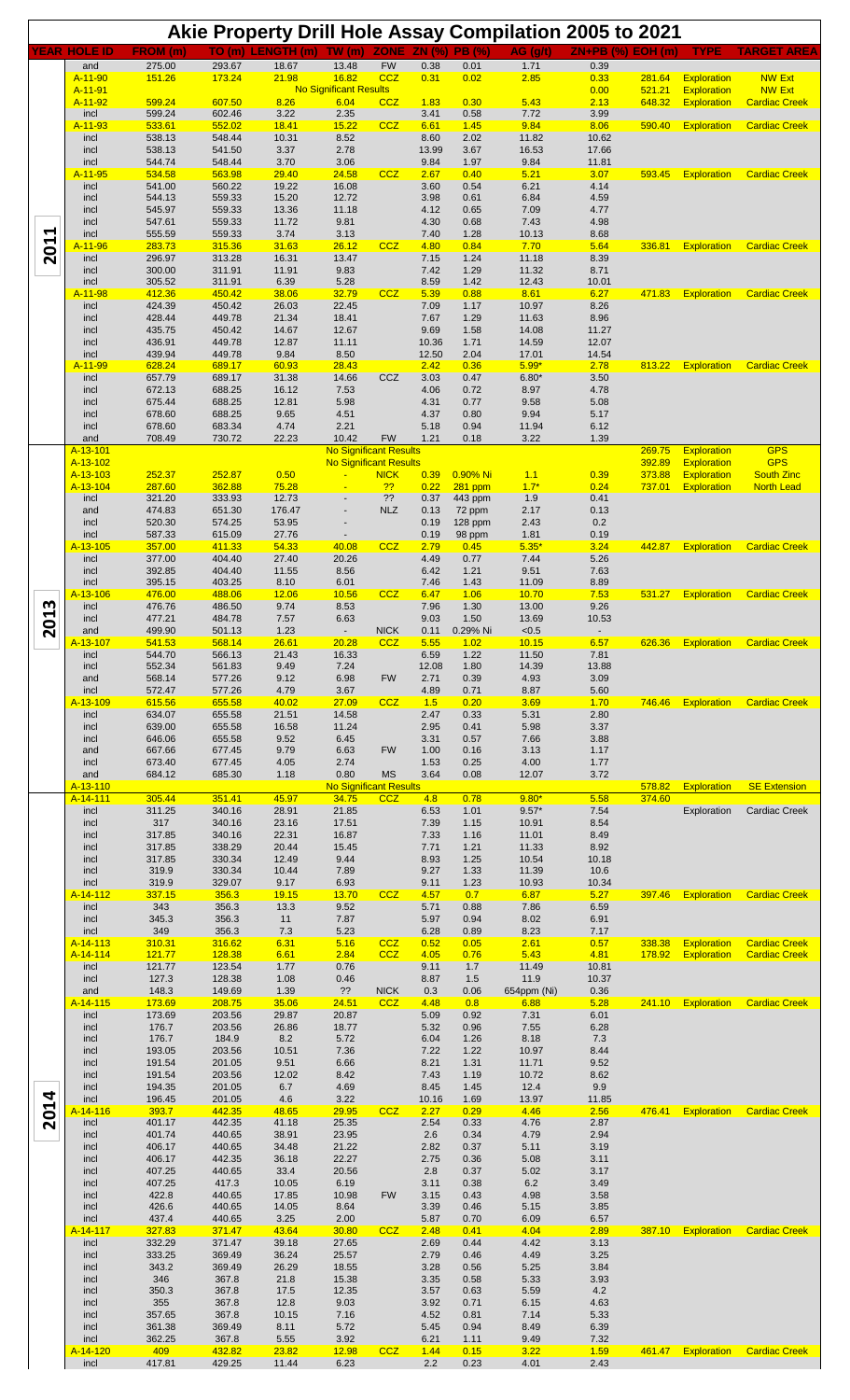|      |                             |                   |                  |                     |                |                        |                     |                          | Akie Property Drill Hole Assay Compilation 2005 to 2021 |                     |        |                    |                      |
|------|-----------------------------|-------------------|------------------|---------------------|----------------|------------------------|---------------------|--------------------------|---------------------------------------------------------|---------------------|--------|--------------------|----------------------|
|      | <b>YEAR HOLE ID</b><br>incl | FROM (m)<br>418.7 | TO (m)<br>428.75 | LENGTH (m)<br>10.05 | TW (m)<br>5.48 | <b>ZONE</b>            | ZN (%)<br>2.33      | <b>PB</b> (%)<br>0.24    | AG (q/t)<br>4.05                                        | $ZN+PB (%)$<br>2.57 | EOH(m) | <b>TYPE</b>        | <b>TARGET AREA</b>   |
|      | incl<br>incl                | 418.7<br>423.87   | 426.2<br>426.2   | 7.5<br>2.33         | 4.09<br>1.27   |                        | 2.76<br>4.14        | 0.27<br>0.45             | 4.53<br>6.9                                             | 3.03<br>4.59        |        |                    |                      |
|      | A-15-121<br>incl            | 419.16<br>419.16  | 531<br>483.32    | 111.84<br>64.16     | 64.29<br>36.89 | Envelope<br>CCZ        | 6.06<br>8.03        | 1.28<br>1.82             | 14.24<br>16.38                                          | 7.34<br>9.85        | 554.74 | <b>Exploration</b> | <b>Cardiac Creek</b> |
|      | incl<br>incl                | 433.8<br>445.9    | 483.32<br>482.07 | 49.52<br>36.17      | 28.51<br>20.84 |                        | 10.22<br>12.76      | 2.34<br>2.93             | 20.45<br>25.01                                          | 12.56<br>15.69      |        |                    |                      |
|      | incl                        | 459.55            | 482.07           | 22.52               | 12.98          |                        | 13.83               | 3.23                     | 28.98                                                   | 17.06               |        |                    |                      |
|      | and<br>and                  | 493.08<br>523.06  | 508.48<br>535.52 | 15.4<br>12.46       | 8.86<br>7.14   | <b>FW</b><br><b>MS</b> | 8.88<br>1.98        | 1.36<br>0.17             | 21.51<br>11.09                                          | 10.24<br>2.15       |        |                    |                      |
|      | A-15-122<br>incl            | 474.45<br>489     | 519.3<br>515.7   | 44.85<br>26.7       | 39.16<br>23.36 | CCZ                    | 5.75<br>8.63        | 1.12<br>1.68             | 11.16<br>14.64                                          | 6.87<br>10.31       | 553.21 | <b>Exploration</b> | <b>Cardiac Creek</b> |
|      | incl<br>A-15-124            | 498<br>577.63     | 512.1<br>662.3   | 14.1<br>84.67       | 12.35<br>58.53 | <b>Envelope</b>        | 11.4<br>4.57        | 2.22<br>0.90             | 17.92<br>9.20                                           | 13.62<br>5.47       | 706.88 | <b>Exploration</b> | <b>Cardiac Creek</b> |
|      | incl<br>incl                | 601.13<br>607     | 656.41<br>656.41 | 55.28<br>49.41      | 38.43<br>34.41 | CCZ                    | 6.41<br>7.00        | 1.32<br>1.46             | 12.30<br>13.33                                          | 7.72<br>8.46        |        |                    |                      |
|      | incl                        | 617               | 656.41           | 39.41               | 27.51          |                        | 8.19                | 1.77                     | 15.69                                                   | 9.96                |        |                    |                      |
|      | incl<br>incl                | 625.8<br>632.07   | 656.41<br>656.41 | 30.61<br>24.34      | 21.41<br>17.04 |                        | 9.47<br>10.74       | 2.11<br>2.46             | 18.22<br>20.18                                          | 11.58<br>13.20      |        |                    |                      |
|      | incl<br>A-15-125            | 640.6<br>414.85   | 656.41<br>441.62 | 15.81<br>26.77      | 11.09<br>23.37 | <b>CCZ</b>             | 13.99<br>7.25       | 3.21<br>1.28             | 26.43<br>12.28                                          | 17.20<br>8.53       | 461.77 | Exploration        | <b>Cardiac Creek</b> |
|      | incl<br>incl                | 416.05<br>421.87  | 439.91<br>439.91 | 23.86<br>18.04      | 20.83<br>15.76 |                        | 7.97<br>9.71        | 1.41<br>1.74             | 12.99<br>15.75                                          | 9.38<br>11.45       |        |                    |                      |
| 2015 | incl<br>incl                | 425.5<br>429.98   | 439.91<br>439.91 | 14.41<br>9.93       | 12.59<br>8.68  |                        | 10.78<br>12.98      | 2.02<br>2.47             | 17.71<br>21.76                                          | 12.8<br>15.45       |        |                    |                      |
|      | A-15-126<br>and             | 651.22<br>651.22  | 747.00<br>674.12 | 95.78<br>22.90      | 52.46<br>12.10 | Envelope<br>HW         | 2.34<br>3.06        | 0.40<br>0.48             | 5.02<br>7.01                                            | 2.74<br>3.54        | 814.43 | <b>Exploration</b> | <b>Cardiac Creek</b> |
|      | and                         | 695.40            | 716.51           | 21.11               | 11.72          | CCZ                    | 4.61                | 0.84                     | 9.79                                                    | 5.45                |        |                    |                      |
|      | incl<br>and                 | 696.25<br>728.47  | 716.00<br>747.00 | 19.75<br>18.53      | 10.97<br>10.42 | <b>FW</b>              | 4.70<br>2.61        | 0.84<br>0.47             | 9.83<br>5.10                                            | 5.54<br>3.08        |        |                    |                      |
|      | incl<br>A-15-127            | 728.47<br>617.36  | 741.65<br>674.40 | 13.18<br>57.04      | 7.40<br>35.66  | Envelope               | 3.17<br>4.82        | 0.60<br>1.00             | 6.54<br>9.93                                            | 3.77<br>5.82        | 716.28 | <b>Exploration</b> | <b>Cardiac Creek</b> |
|      | and<br>incl                 | 617.36<br>623.57  | 648.68<br>648.22 | 31.32<br>24.65      | 19.49<br>15.36 | CCZ                    | 5.15<br>6.21        | 1.05<br>1.28             | 10.54<br>12.12                                          | 6.20<br>7.49        |        |                    |                      |
|      | incl<br>incl                | 625.91<br>630.81  | 648.22<br>648.22 | 22.31<br>17.41      | 13.91<br>10.86 |                        | 6.56<br>6.97        | 1.38<br>1.56             | 12.92<br>14.45                                          | 7.94<br>8.53        |        |                    |                      |
|      | incl                        | 632.37            | 648.22           | 15.85               | 9.89           |                        | 7.15                | 1.61                     | 15.00                                                   | 8.76                |        |                    |                      |
|      | incl<br>and                 | 637.53<br>660.78  | 648.22<br>674.40 | 10.69<br>13.62      | 6.68<br>8.57   | <b>FW</b>              | 8.20<br>8.09        | 1.91<br>1.74             | 17.52<br>16.52                                          | 10.11<br>9.83       |        |                    |                      |
|      | incl<br>A-15-130            | 660.78<br>596.59  | 670.43<br>649.72 | 9.65<br>53.13       | 6.07<br>34.03  | <b>Envelope</b>        | 10.80<br>3.47       | 2.37<br>0.65             | 21.32<br>7.01                                           | 13.17<br>4.12       | 690.08 | <b>Exploration</b> | <b>Cardiac Creek</b> |
|      | and<br>incl                 | 601.00<br>606.75  | 625.75<br>625.75 | 24.75<br>19.00      | 15.82<br>12.15 | CCZ                    | 5.68<br>6.97        | 1.09<br>1.38             | 10.51<br>12.84                                          | 6.77<br>8.35        |        |                    |                      |
|      | and<br>incl                 | 637.43<br>637.43  | 649.72<br>640.22 | 12.29<br>2.79       | 7.91<br>1.79   | <b>FW</b>              | 2.83<br>8.75        | 0.49<br>1.73             | 6.76<br>15.41                                           | 3.32<br>10.48       |        |                    |                      |
|      | A-15-131<br>incl            | 266.00<br>270.13  | 289.53<br>288.53 | 23.53<br>18.40      | 21.17<br>16.57 | <b>CCZ</b>             | 5.45<br>6.46        | 1.19<br>1.24             | 10.89<br>12.24                                          | 6.64<br>7.70        | 322.18 | <b>Exploration</b> | <b>Cardiac Creek</b> |
|      | incl                        | 273.83            | 288.53           | 14.70               | 13.25          |                        | 6.79                | 1.35                     | 13.19                                                   | 8.14                |        |                    |                      |
|      | incl<br>incl                | 277.73<br>277.73  | 288.53<br>285.40 | 10.80<br>7.67       | 9.74<br>6.91   |                        | 8.22<br>8.99        | 1.61<br>1.80             | 16.00<br>15.46                                          | 9.83<br>10.79       |        |                    |                      |
|      | A-17-132<br>incl            | 520.29<br>537.41  | 573.08<br>573.08 | 52.79<br>35.67      | 42.43<br>28.67 | <b>Envelope</b><br>CCZ | 6.41<br>8.84        | 1.08<br>1.54             | 10.6<br>14.2                                            | 7.49<br>10.38       | 598.02 | <b>Exploration</b> | <b>Cardiac Creek</b> |
|      | incl<br>incl                | 546.41<br>546.41  | 571.06<br>566.01 | 24.65<br>19.6       | 19.81<br>15.75 |                        | 10.52<br>10.96      | 1.87<br>2.01             | 15.9<br>16.7                                            | 12.39<br>12.97      |        |                    |                      |
|      | incl<br>A-17-133            | 546.41<br>341.08  | 559.05<br>388.38 | 12.64<br>47.3       | 10.16<br>33.14 | <b>Envelope</b>        | 12.18<br>4.77       | 2.24<br>0.78             | 17.2<br>8.5                                             | 14.42<br>5.55       | 413.61 | Exploration        | <b>Cardiac Creek</b> |
|      | incl                        | 351.03            | 387.57<br>381.1  | 36.54               | 25.63<br>13.48 | CCZ                    | 5.68                | 0.94                     | 9.6                                                     | 6.62<br>9.4         |        |                    |                      |
|      | incl<br>incl                | 361.9<br>367.68   | 381.1            | 19.2<br>13.42       | 9.42           |                        | 8<br>10.3           | 1.4<br>1.81              | 12.9<br>16                                              | 12.11               |        |                    |                      |
|      | A-17-137<br>incl            | 454.4<br>466.78   | 559.44<br>534.09 | 105.04<br>67.31     | 57.79<br>37.06 | <b>Envelope</b><br>CCZ | 9.72<br>11.83       | 2.07<br>2.68             | 19.1<br>23.4                                            | 11.79<br>14.51      | 614.78 | <b>Exploration</b> | <b>Cardiac Creek</b> |
|      | incl<br>incl                | 480.93<br>506     | 534.09<br>534.09 | 53.16<br>28.09      | 29.26<br>15.44 |                        | 14.32<br>18.27      | 3.33<br>4.34             | 28.0<br>36.2                                            | 17.65<br>22.61      |        |                    |                      |
|      | incl<br>and                 | 544.48<br>559.44  | 559.44<br>565    | 14.96<br>5.56       | 8.20<br>3.04   | <b>FW</b><br><b>MS</b> | 14.41<br>0.98       | 2.36<br>0.23             | 25.3<br>10.0                                            | 16.77<br>1.21       |        |                    |                      |
|      | A-17-138<br>incl            | 403.32<br>412.15  | 440.85<br>440.17 | 37.53<br>28.02      | 33.4<br>24.96  | <b>Envelope</b><br>CCZ | 5.33<br>6.6         | 0.91<br>1.15             | 9<br>10.4                                               | 6.24<br>7.75        | 454.76 | Exploration        | <b>Cardiac Creek</b> |
|      | incl<br>A-17-140            | 426.27<br>694.84  | 439.52<br>706.2  | 13.25<br>11.36      | 11.82<br>8.07  | <b>HWA</b>             | 8.5<br>1.15         | 1.57<br>0.15             | 12.3<br>4.1                                             | 10.07<br>1.30       | 847.96 | Exploration        | <b>Cardiac Creek</b> |
| 2017 | and                         | 718.19            | 723.83           | 5.64                | 4.05           | HW B                   | 3.77                | 0.63                     | 7.4                                                     | 4.40                |        |                    |                      |
|      | and<br>incl                 | 730.24<br>744.19  | 758.23<br>758.23 | 27.99<br>14.04      | 20.40<br>10.28 | CCZ                    | 2.44<br>2.67        | 0.34<br>0.36             | 5.6<br>5.5                                              | 2.78<br>3.04        |        |                    |                      |
|      | incl<br>and                 | 747.22<br>766.46  | 758.23<br>776.57 | 11.01<br>10.11      | 8.07<br>7.51   | <b>FW</b>              | 3.08<br>7.49        | 0.44<br>1.50             | 6.5<br>13.8                                             | 3.52<br>8.98        |        |                    |                      |
|      | incl<br>A-17-141            | 767.43<br>555.2   | 771.08<br>587.64 | 3.65<br>32.44       | 2.70<br>23.36  | CCZ                    | 11.19<br>8.09       | 2.29<br>1.46             | 18.5<br>15.1                                            | 13.48<br>9.55       | 651.36 | Exploration        | <b>Cardiac Creek</b> |
|      | incl<br>incl                | 562.18<br>563.85  | 587.64<br>587.64 | 25.46<br>23.79      | 18.34<br>17.14 |                        | 10.05<br>10.47      | 1.84<br>1.94             | 18.4<br>19.1                                            | 11.89<br>12.41      |        |                    |                      |
|      | incl<br>incl                | 563.85<br>563.85  | 586<br>574.24    | 22.15<br>10.39      | 15.96<br>7.49  |                        | 10.86<br>18.79      | 2.06<br>3.69             | 19.4<br>29.3                                            | 12.93<br>22.48      |        |                    |                      |
|      | A-17-142                    | 581.84            | 655.75           | 73.91               | 60.67          | <b>Envelope</b>        | 5.55                | 1.06                     | 10.0                                                    | 6.61                | 700.13 | Exploration        | <b>Cardiac Creek</b> |
|      | incl<br>incl                | 616.34<br>581.84  | 655.75<br>632.17 | 39.41<br>50.33      | 32.65<br>41.06 |                        | 9.30<br>2.89        | 1.85<br>0.46             | 15.5<br>$6.2\,$                                         | 11.15<br>3.36       |        |                    |                      |
|      | incl<br>incl                | 612.12<br>616.34  | 632.17<br>632.17 | 20.05<br>15.83      | 16.50<br>13.05 | CCZ                    | 5.86<br>6.45        | 0.99<br>1.14             | 10.1<br>11.3                                            | 6.85<br>7.59        |        |                    |                      |
|      | incl<br>and                 | 625.75<br>642.17  | 632.17<br>655.75 | 6.42<br>13.58       | 5.31<br>11.31  | <b>FW</b>              | 8.28<br>19.30       | 1.62<br>4.01             | 15.4<br>30.9                                            | 9.90<br>23.32       |        |                    |                      |
|      | A-17-143<br>incl            | 346.92<br>350.02  | 384.42<br>382.95 | 37.50<br>32.93      | 25.33<br>22.25 | <b>Envelope</b><br>CCZ | 5.72<br>6.31        | 0.89<br>0.98             | 8.6<br>9.1                                              | 6.61<br>7.28        | 406.91 | <b>Exploration</b> | <b>Cardiac Creek</b> |
|      | incl<br>incl                | 353.79<br>356.33  | 382.95<br>380    | 29.16<br>23.67      | 19.72<br>16.00 |                        | 6.89<br>6.91        | 1.07<br>1.06             | 9.9<br>9.6                                              | 7.96<br>7.97        |        |                    |                      |
|      | incl                        | 365.99            | 382.95           | 16.96               | 11.50          |                        | 7.17                | 1.27                     | 12.4                                                    | 8.44                |        |                    |                      |
|      | incl<br>incl                | 371.31<br>372.29  | 382.95<br>380    | 11.64<br>7.71       | 7.90<br>5.23   |                        | 8.84<br>9.02        | 1.57<br>1.54             | 15.0<br>14.4                                            | 10.41<br>10.57      |        |                    |                      |
|      | A-18-144<br>incl            | 172.72<br>172.72  | 174.59<br>173.72 | 1.87<br>1.00        | $\sim$         | <b>Sitka</b>           | 3.54<br>5.76        | $\sim$                   | $\sim$<br>$\overline{\phantom{a}}$                      | 3.54<br>5.76        | 307.68 | Exploration        | <b>Sitka</b>         |
|      | and<br>and                  | 186.51<br>196.70  | 187.15<br>201.78 | 0.64<br>5.08        |                |                        | 1.53<br>3.79        |                          |                                                         | 1.53<br>3.79        |        |                    |                      |
|      | incl<br>incl                | 196.70<br>199.01  | 200.00<br>200.00 | 3.30<br>0.99        |                |                        | 5.73<br>11.33       |                          |                                                         | 5.73<br>11.33       |        |                    |                      |
|      | <u>A-18-145</u><br>and      | <u> 148.13</u>    | <u>148.76</u>    | 0.63<br>0.40        |                | <u>Sitka</u>           | <u>7.51</u><br>3.35 | $\overline{\phantom{a}}$ |                                                         | <u>7.51</u><br>3.35 |        | 198.12 Exploration | <u>Sitka</u>         |
| 2018 | and                         | 159.40<br>163.37  | 159.80<br>163.83 | 0.46                | ٠              |                        | 4.65                |                          | $\overline{\phantom{a}}$                                | 4.65                |        |                    |                      |
|      | and<br>incl                 | 168.05<br>168.05  | 171.55<br>168.91 | 3.50<br>0.86        |                |                        | 3.72<br>11.09       |                          |                                                         | 3.72<br>11.09       |        |                    |                      |
|      | and<br>A-18-147             | 175.09<br>475.97  | 175.69<br>487.06 | 0.60<br>11.09       | $\blacksquare$ | CCZ                    | 2.36<br>0.10        | ٠                        | $\blacksquare$                                          | 2.36<br>0.10        | 535.53 | Exploration        | <b>SE Ext</b>        |
|      | and<br>A-18-148             | 507.94<br>417.25  | 514.98<br>420.21 | 7.04<br>2.96        | $\blacksquare$ | <b>NLZ</b>             | 0.31<br>0.31        | $\blacksquare$           |                                                         | 0.31<br>0.31        | 721.46 | Exploration        | <b>North Lead</b>    |